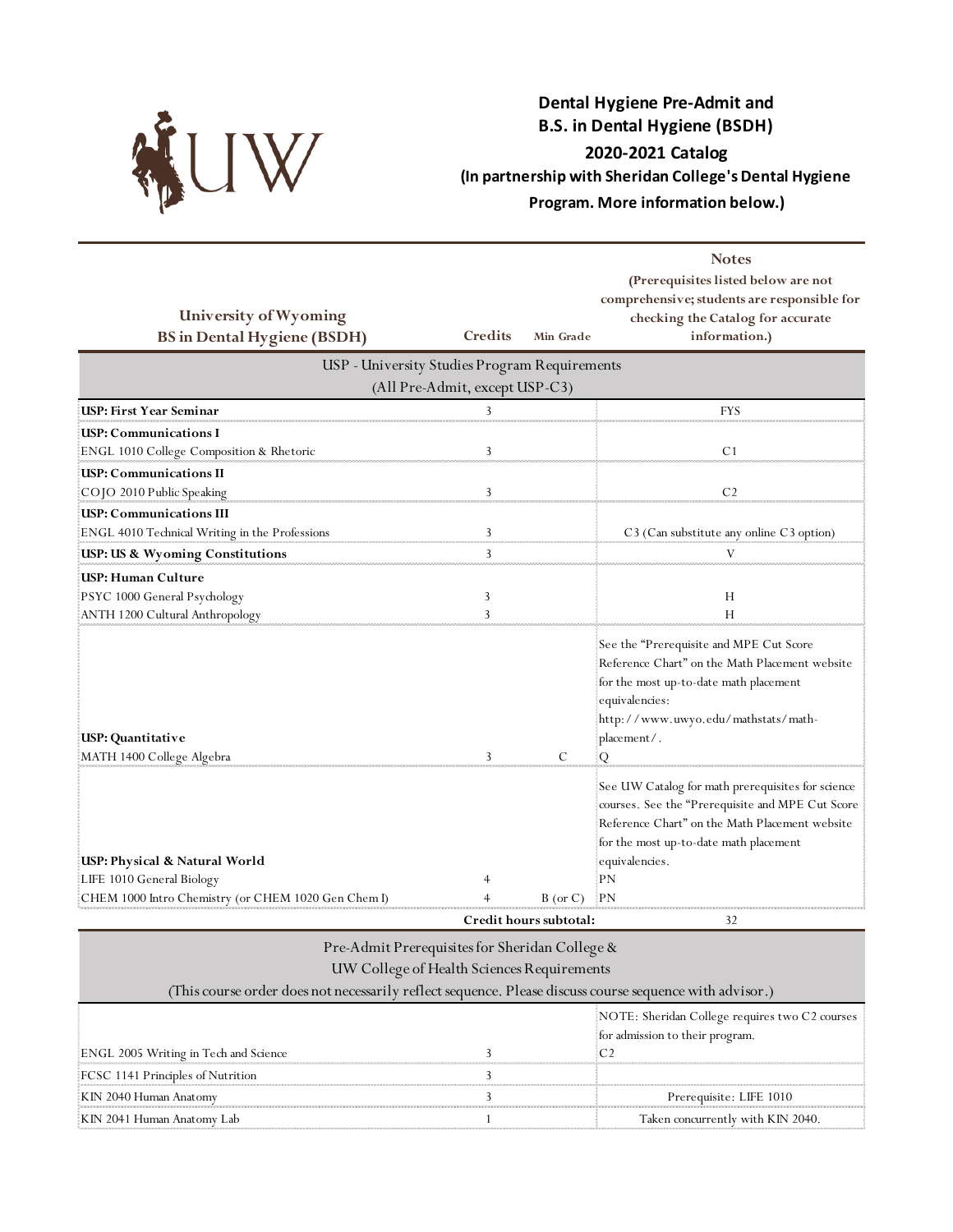| MICR 2021 General Microbiology                            |                        | Prerequisite: LIFE 1010                                                                                    |
|-----------------------------------------------------------|------------------------|------------------------------------------------------------------------------------------------------------|
|                                                           |                        | Prerequisite: C or better in MATH 1400 or equivalent.<br>See the "Prerequisite and MPE Cut Score Reference |
| :Choose one:                                              |                        | Chart" on the Math Placement website for the most up-                                                      |
| STAT 2050 Fundamentals in Statistics                      |                        | to-date math placement equivalencies.                                                                      |
| STAT 2070 Introductory Statistics for the Social Sciences |                        |                                                                                                            |
|                                                           |                        | Prereqs: LIFE 1010 and CHEM 1000 (B) or CHEM                                                               |
| EZOO 3115 Human Systems Physiology                        |                        | 1020 (C)                                                                                                   |
|                                                           | Credit hours subtotal: |                                                                                                            |

Admitted Dental Hygiene Students (Sheridan College (NWCC-D) courses in Sheridan, WY)

|                                                                                                           | Credit hours subtotal: | 30 |
|-----------------------------------------------------------------------------------------------------------|------------------------|----|
| DHYG 2470 Orientation to Dental Hygiene                                                                   |                        |    |
| DHYG 2456 Dental Materials Lab                                                                            |                        |    |
| DHYG 2455 Dental Materials                                                                                |                        |    |
| DHYG 2451 Oral Radiology Lab                                                                              |                        |    |
| DHYG 2450 Oral Radiology                                                                                  |                        |    |
| DHYG 2420 Clinical Seminar I                                                                              |                        |    |
| DHYG 2405 Dental Anatomy                                                                                  |                        |    |
| EDHYG 2400 Head, Neck, and Oral Anatomy & Physiology                                                      |                        |    |
| DHYG 2350 Clinical Dental Hygiene I                                                                       |                        |    |
| DHYG 2305 Clinical Dental Technology                                                                      |                        |    |
| DHYG 2300 Preclinical Dental Hygiene                                                                      |                        |    |
| DHYG 2210 Dental Embryology and Histology                                                                 |                        |    |
| DHYG 2200 Pharmacology                                                                                    |                        |    |
| DHYG 2100 Dental Health Education                                                                         |                        |    |
| (This course order does not accurately reflect sequence. Please discuss course sequence with SC advisor.) |                        |    |
| Admitted Dental Hygiene Students (Sheridan Concege (IV W CC-D) courses in Sheridan, W T)                  |                        |    |

Admitted Dental Hygiene Students (UW courses taught at Sheridan College (NWCC-D) in Sheridan, WY) (This course order does not accurately reflect sequence. Please discuss course sequence with SC advisor.)

| DHYG 3230 Cllinical Seminar II             |                        |  |
|--------------------------------------------|------------------------|--|
| : DHYG 3250 Clinical Seminar III           |                        |  |
| DHYG 3300 Clinical Dental Hygiene II       |                        |  |
| DHYG 3350 Clinical Dental Hygiene III      |                        |  |
| DHYG 3400 General and Oral Pathology       |                        |  |
| DHYG 3550 Community Dental Health          |                        |  |
| DHYG 3600 Ethics and Law in Dental Hygiene |                        |  |
| DHYG 3720 Office Practice                  |                        |  |
| DHYG 3750 Periodontology                   |                        |  |
| DHYG 3770 Pain Management                  |                        |  |
| DHYG 3775 Pain Management Lab              |                        |  |
| DHYG 3800 Board Review                     |                        |  |
|                                            | Credit hours subtotal: |  |

|                   | Elective Courses          |                                                                                                                                                                                                             |
|-------------------|---------------------------|-------------------------------------------------------------------------------------------------------------------------------------------------------------------------------------------------------------|
|                   |                           | NOTE: 4 of the 5 elective credits must be upper-<br>division credits in order to graduate with a BSDH.<br>It is advisable, therefore, for Pre-Dental Hygiene<br>students to take these courses at UW before |
| General Electives |                           | matriculation into the dental hygiene program at<br>Sheridan College.                                                                                                                                       |
|                   | Credit hours subtotal:    |                                                                                                                                                                                                             |
|                   | <b>BSDH</b> credit total: | 20                                                                                                                                                                                                          |